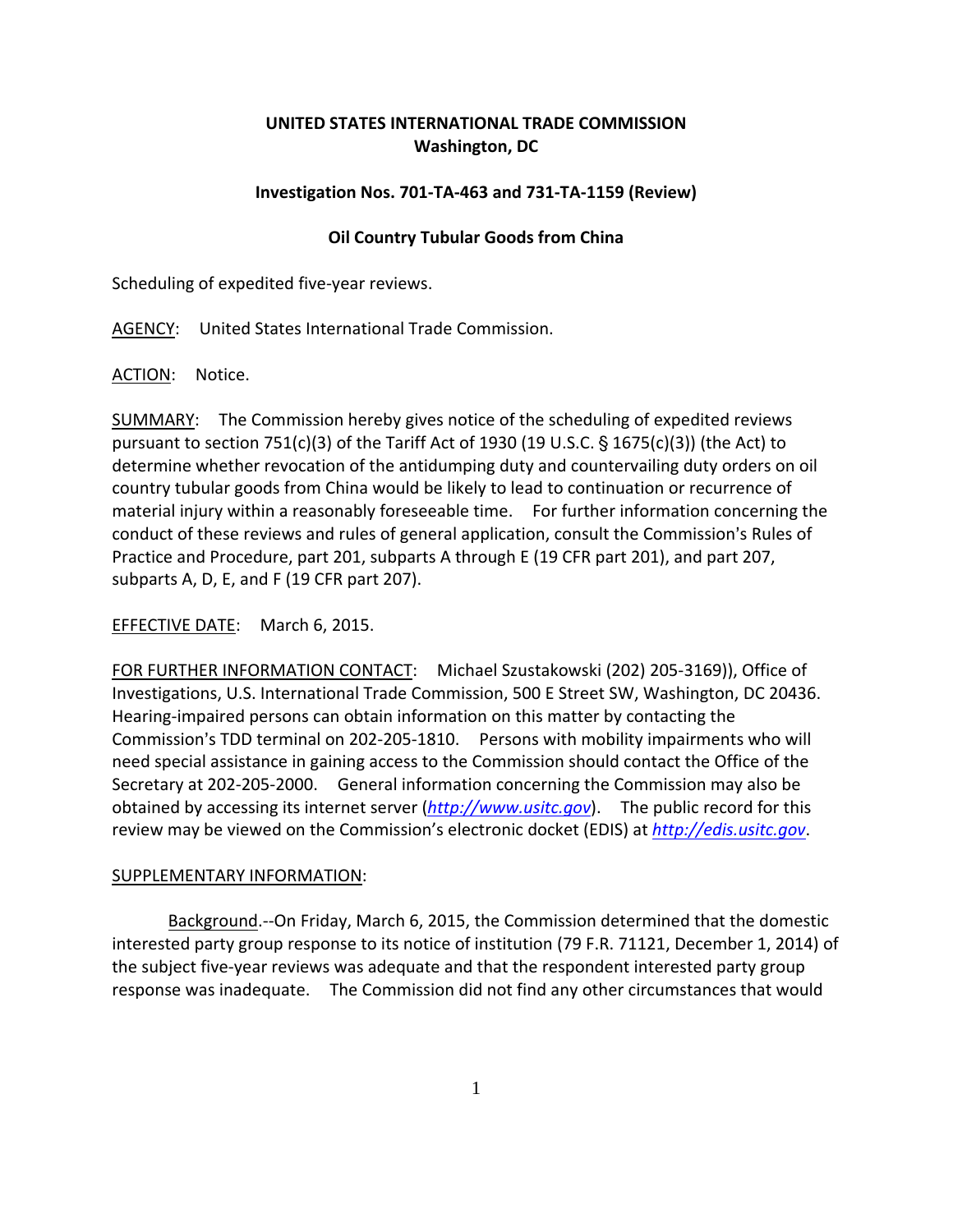warrant conducting full reviews.<sup>1</sup> Accordingly, the Commission determined that it would conduct expedited reviews pursuant to section 751(c)(3) of the Act.

Staff report.‐‐A staff report containing information concerning the subject matter of the reviews will be placed in the nonpublic record on Wednesday, April 2, 2015, and made available to persons on the Administrative Protective Order service list for these reviews. A public version will be issued thereafter, pursuant to section 207.62(d)(4) of the Commission's rules.

Written submissions.--As provided in section 207.62(d) of the Commission's rules, interested parties that are parties to the reviews and that have provided individually adequate responses to the notice of institution, $<sup>2</sup>$  and any party other than an interested party to the</sup> reviews may file written comments with the Secretary on what determination the Commission should reach in these reviews. Comments are due on or before Monday, April 7, 2015 and may not contain new factual information. Any person that is neither a party to the five-year reviews nor an interested party may submit a brief written statement (which shall not contain any new factual information) pertinent to the review by Monday, April 7, 2015. However, should the Department of Commerce extend the time limit for its completion of the final results of its reviews, the deadline for comments (which may not contain new factual information) on Commerce's final results is three business days after the issuance of Commerce's results. If comments contain business proprietary information (BPI), they must conform with the requirements of sections 201.6, 207.3, and 207.7 of the Commission's rules. Please be aware that the Commission's rules with respect to filing have changed. The most recent amendments took effect on July 25, 2014. *See* 79 Fed. Reg. 35920 (June 25, 2014), and the revised Commission Handbook on E‐filing, available from the Commission's website at *http://edis.usitc.gov*.

In accordance with sections 201.16(c) and 207.3 of the rules, each document filed by a party to the reviews must be served on all other parties to the reviews (as identified by either the public or BPI service list), and a certificate of service must be timely filed. The Secretary will not accept a document for filing without a certificate of service.

 $\overline{a}$ 

 $1$  A record of the Commissioners' votes, the Commission's statement on adequacy, and any individual Commissioner's statements will be available from the Office of the Secretary and at the Commission's website.

 $2$  The Commission has found the responses submitted by United States Steel Corporation; Maverick Tube Corporation; Boomerang Tube LLC; Tejas Tubular Products; Energex Tube, a division of JMC Steel Group; Vallourec Star L.P.; Welded Tube USA Inc.; EVRAZ Rocky Mountain Steel; and TMK IPSCO to be individually adequate. Comments from other interested parties will not be accepted (*see* 19 CFR 207.62(d)(2)).